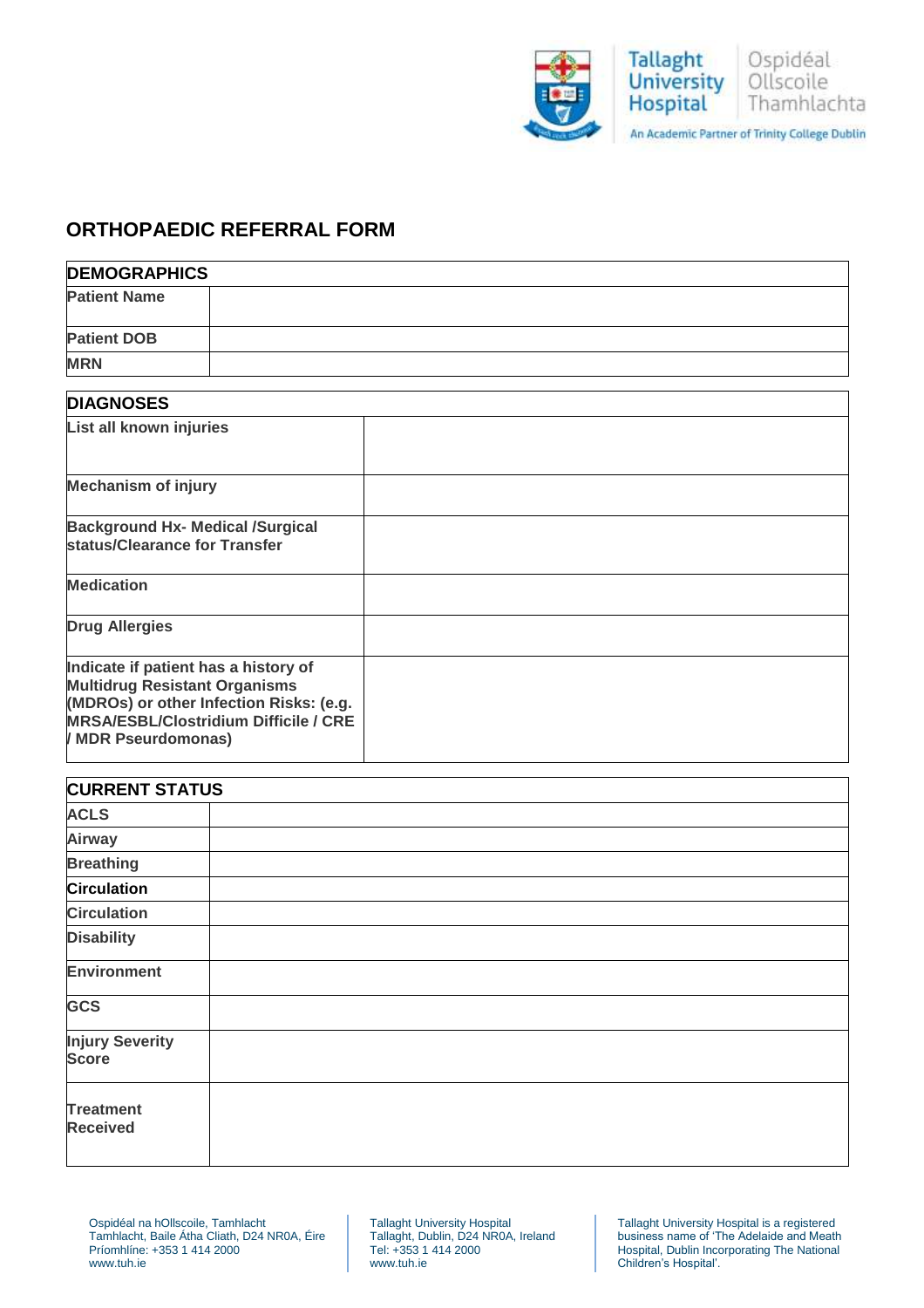

| <b>BLOOD RESULTS</b>   |                             |  |
|------------------------|-----------------------------|--|
| <b>FBC</b>             |                             |  |
| <b>HB</b>              | <b>RDW</b>                  |  |
| <b>RCC</b>             | <b>PLT</b>                  |  |
| <b>HCT</b>             | <b>WWC</b>                  |  |
| <b>MCV</b>             | <b>MCHC</b>                 |  |
| <b>MCH</b>             |                             |  |
| <b>LFT</b>             |                             |  |
| <b>Total Protein</b>   | <b>ALT</b>                  |  |
| <b>Albumin</b>         | <b>Alkaline Phosphatase</b> |  |
| <b>Total Bilirubin</b> | <b>Gamma GT</b>             |  |

| U&E               |                    |  |
|-------------------|--------------------|--|
| <b>Sodium</b>     | Potassium          |  |
| <b>Creatinine</b> | <b>Urea</b>        |  |
| <b>CRP</b>        | <b>CRP</b>         |  |
| <b>Glucose</b>    | <b>Coag Screen</b> |  |
| Lactate           | LDH                |  |
| <b>SPEP</b>       |                    |  |

## **UROLOGICAL INJURIES**

**Suspected urological injury (i.e. blood at urethral meatus, high riding prostate, perineal bruising, etc.)** 

**Details of catheter inserted (size, difficulty of insertion, haematuria)**

**Urine dipstick (positive/negative for haematuria)**

**Urological imaging (cystography, urethrography, CT)** 

| <b>TRANSFER STABILITY STATUS - SELECT ONE OPTION</b> |             |                     |  |  |  |
|------------------------------------------------------|-------------|---------------------|--|--|--|
| ICL                                                  | <b>WARD</b> | <b>NOT SUITABLE</b> |  |  |  |
|                                                      |             |                     |  |  |  |

## **REFERRING DETAILS**

Referring Hospital Name:

Referring Consultant & MCRN:

Referring Registrar & MCRN:

Telephone # of Referring Registrat:

Doctor Contacted in TUH, Date and Time: